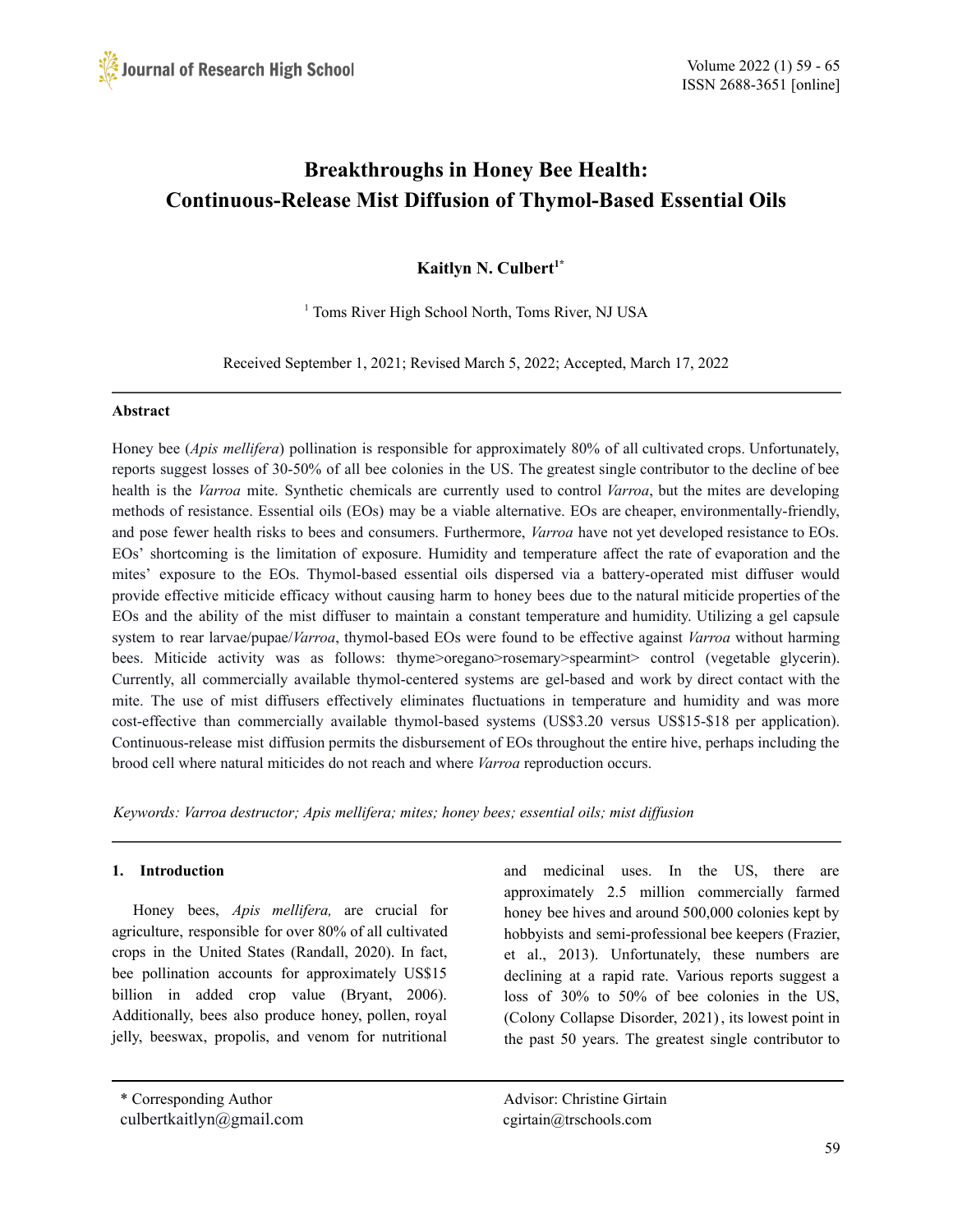the decline of bee health is the *Varroa destructor* mite (Rosenkranz, et al., 2010). A single *Varroa* mite can shorten the lifespan of a bee by one-third, and two mites can shorten it by one-half (Bryant, 2006). *Varroa* weakens and ultimately kills colonies by out-reproducing their host.

*Varroa* is an ectoparasitic mite that exploits the honey bee's life cycle. It feeds on the fat bodies of developing honey bee larvae and adult bees and aggressively reproduces within an infected bee colony. Recent research by Ramsey, Ochoa, Bauchan (2019) brings to light the *Varroa* mite's focus on the fat body tissue, and not the hemolymph as previously believed, which ultimately render the honey bee susceptible to harm from pesticides. *Varroa* mites also facilitate the transmission of multiple viruses and other diseases which have been linked to honey bee mortality (Moore, et al., 2019). Normally, honey bee larvae develop into pupae inside the individual brood cell of the wax comb and emerge as adults.

Female *Varroa* mites attach onto an adult or immature honey bee and enter the bee hive's brood cells to reproduce. The female *Varroa* punctures the underside of the abdomen of the pupae and feeds on the fat body cells before laying the first egg. Like honey bees, the male *Varroa* develops from an unfertilized egg. The female continues to lay about one egg per day. These eggs develop into daughters that mature and mate with the male before the bee emerges from the brood cells. Immature and male *Varroa* can only be found in the capped brood cell. Only the mature *Varroa* female will survive after leaving the brood cells. All immature mites and *Varroa* males die soon after the adult bee emerges. The female mite then repeats the cycle by entering cells of other developing larvae (Hunt, & Given, 2021).

Bahreini, et al., (2020) clarify, in order to control the spread of *Varroa*, bee keepers initially used acaricides, pyrethroids, and organophosphates pesticides. Unfortunately, these chemicals have been found to increase the early replacement of the queen, heighten mortality in adults and brood, reduce body weight in queens, decrease the amount of lipids, carbohydrates and proteins in workers. Furthermore, these synthetic compounds have also been found to accumulate in the beeswax which impacts the

development of bee larvae (Bahreini et al., 2020). The frequent use of these synthetic miticides to control *Varroa* infestations has resulted in the development of resistance to many of the chemical components of these miticides (Bahreini et al., 2020; Traynor, et al., 2016). Likewise, the excessive or improper use of synthetic compounds has also resulted in the contamination of hive products which pose a health threat to both hive bees and human consumers (Traynor et al., 2016). For these reasons, the need for alternative *Varroa* control measures is critical.

Essential oils are an alternative to chemical pesticides. They are cheaper, environmental-friendly, and pose fewer risks to the health of bees and consumers. Most importantly, *Varroa* have not developed resistance to essential oils for honey bee mite control (Ghasemi, et al, 2011; Damiani, et al., 2009). Essential oils are concentrated hydrophobic liquids extracted from aromatic plants and capture the "essence" or characteristic odor of the plants. Only plants containing more than 0.1% oil can be called essential oils (Imdorf, et al., 1999). The essential oil composition of each plant is unique. Terpenes (mainly monoterpenes) are the main components of essential oils. A wide variety of essential oils (over 150) have been tested as potential miticides; unfortunately, very few of them have proven successful when tested in field trials (Sabahi, et al., 2017).

A key problem evidenced in trials conducted to evaluate essential oils as miticides in hives is the consistency and significant variability that exists between seasons and localities. Sabahi et al. (2017) concluded that one factor affecting this variability is the pattern of climatic conditions which are dependent upon the ambient temperature and relative humidity which can affect the properties of essential oils such as the rate of evaporation of the oils and, consequently, the mites' exposure to the essential oils.

Currently, numerous essential oil compounds have been evaluated for miticidal activity. One of the proven successful essential oils is thymol. Thymol is a phenolic monoterpene that is present in many plants such as thyme, basil, rosemary, mint, and sage. It works by disorienting the mite and blocking its pores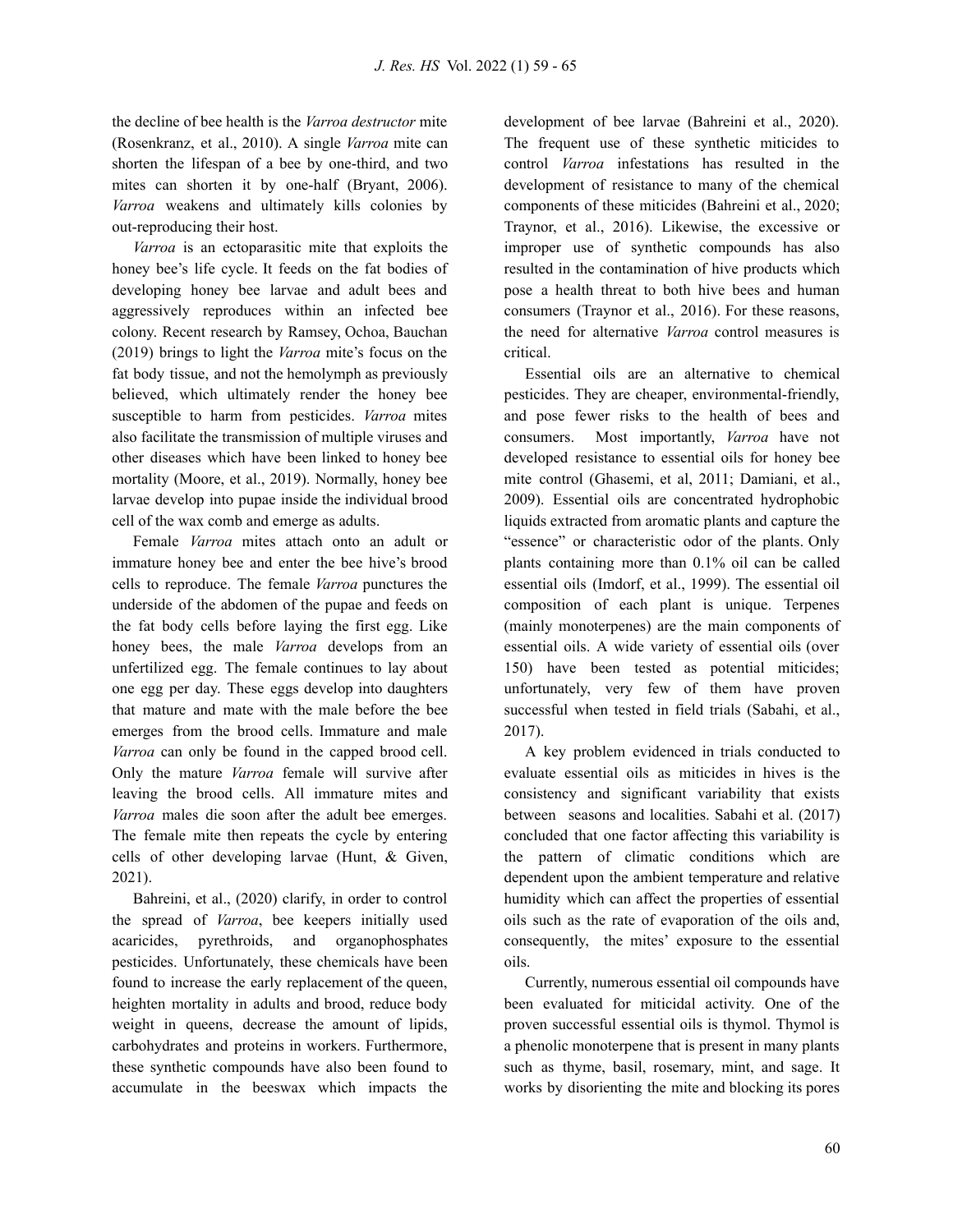(Tennessee's Honey Bees, 2021). The efficacy of thymol has previously studied and has been recommended to be effective against *Varroa*. Thymol is the only compound of essential oils widely used in beekeeping with 70%-90% efficacy against *Varroa* (Garrido, 2018). Thymol also has the added advantage of being active against fungus (chalkbrood) and some efficacy with tracheal mites (Davis, & Ward, 2003). The most widely used and popular products with thymol as a main ingredient are Apiguard®, ApiLifeVar® and Thymovar®. These systems only kill mites on the adult bees, but do not reach the reproducing *Varroa* mites in the brood cells (Garrido, 2018).

In light of the current crisis surrounding honey bees and the *Varroa* mite, new solutions are desperately needed. The following essential oils: thyme, oregano, spearmint, *and* rosemary were evaluated for miticide efficacy and safety. The use of a battery-powered mist diffuser to deliver essential oils may allow for the continuous-release of thymol regardless of environmental conditions, perhaps reaching the brood cell where *Varroa* reproduction takes place.

#### **2. Materials and Methods**

#### 2.1 Safety Precautions

Appropriate attire and proper safety and handling precautions were taken during the collection and handling of *Varroa* mites, honey bee larvae and pupae. Appropriate attire consisted of a complete beekeeping suit which includes: hat with veil, full body suit, and foot gear. Mentors from Stockton and Rutgers provided guidance and oversight during the handling and collection process.

#### 2.2 *Varroa* Mite Collection

*A. mellifera* colonies with bee hives naturally infested by *Varroa destructor* mites were utilized for this study. Live *Varroa* were collected from Stockton University from hives in Galloway, NJ and from Rutgers University from hives in Eastampton Township, NJ. All *Varroa* collection was conducted on October 10, 2020 to coincide with increased

*Varroa* populations in the fall/early winter and to minimize interference with honey production during the spring.

For this experiment, live *Varroa* was collected from the powdered sugar roll methodology as described by the Honey bee Health Coalition (2016). However, the roll/shake was performed over a white paper plate and sprayed with a spray bottle containing water to dissolve the powdered sugar. A paintbrush was utilized to collect all live *Varroa*. All collected live *Varroa* were placed into a clean, damp paper towel. The towel was folded up gently with the mites inside and placed into a petri dish for transport.

#### 2.3 Larvae/Pupae Collection

Fourth-instar worker bee larvae and capped brood larvae were collected from established *A. mellifera* colonies at Stockton University from hives in Galloway, NJ on October 10, 2020. Following larvae collection methods as described by Jack, et al., (2020), honeycomb brood frames were placed into an incubator at 94 degrees Fahrenheit (34.4 degrees Celsius) at 65% relative humidity (RH). After 3 hours, larvae crawled out of the cells and paper was placed underneath the combs to catch the larvae. Each larvae was carefully examined for the presence of attached mites. For the capped brood, cells were uncapped and brood was cautiously removed with a pair of fine tipped forceps as described by Honey Bee Health Coalition. Pupae were carefully checked for the presence of mites. All larvae and pupae were examined with a probe, all reacting larvae and pupae were scored as live (Honey Bee Health Coalition, 2016).

#### 2.4 Gelatin Capsule System

As described by Jack et al. (2020), all collected live larvae and pupae were placed into size "0" gelatin capsules (7 mm, Now Foods, Bloomingdale, IL, USA). Using a number 2 insect pin (BioQuip, Rancho Dominguez, CA, USA), small ventilation holes were made in the capsules to simulate the porous capped brood cells. *Varroa* females collected from the powdered sugar roll system were individually inserted into a gelatin capsule containing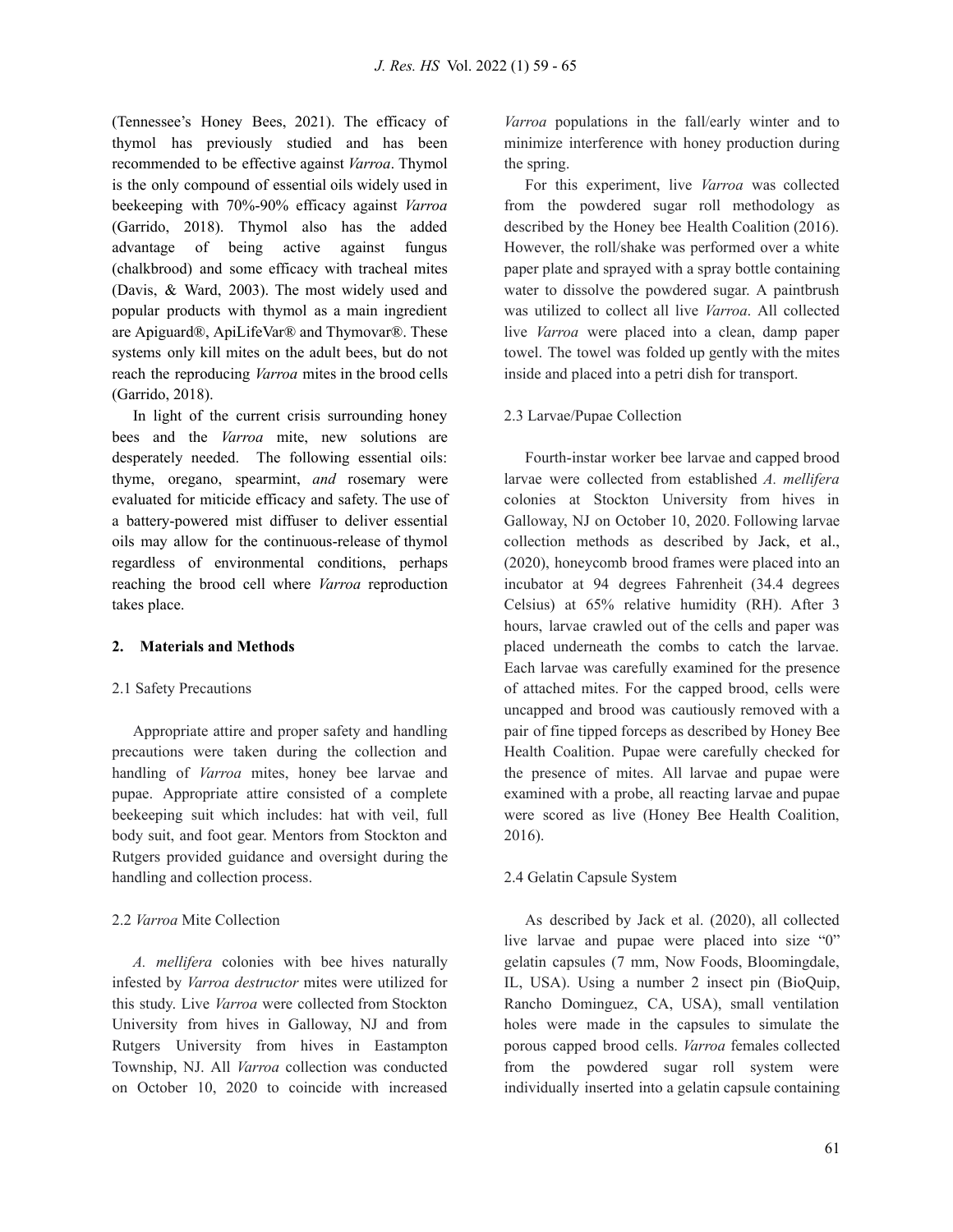a larva or a pupa. Each capsule contained a larva/pupa and one or two *Varroa* depending on availability. The capsules were then placed vertically into an empty micro-pipette tip container and maintained in an incubator (FBA Magicfly-MF014, Hong Kong, China) at 94 degrees Fahrenheit (34.4 degrees Celsius) at 75% RH. According to Jack et al. (2020), the gelatin capsule system is reported to have a mite survival rate of >95%. The temperature and humidity were monitored with the Broodminder mobile app (Broodminder, Stoughton, WI, USA).

2.5 Essential Oils and Continuous-Release Battery-Operated Mist Diffuser

For this experiment, four USDA, certified organic, premium food-grade essential oils, thyme, oregano, spearmint, and rosemary, were evaluated along with a control consisting of organic, premium food-grade vegetable glycerin (Plant Guru, Plainfield, NJ, USA).

Continuous-Release Treatments 1,2,3,4 consisted of essential oils (1-thyme, 2-oregano, 3-spearmint, 4-rosemary) for continuous-release via a battery-powered mist diffuser (AirWick® Essential Mist Essential Oil Diffuser, Reckitt Benckiser, Slough, England). Each individual incubator (FBA Magicfly-MF014, Hong Kong, China) contained one of the tested essential oils in a continuous-release battery-powered mist diffuser (or vegetable glycerin only in the control) along with the gelatin capsule system (Jack et al., 2020). This methodology is designed to simulate the brood cell environment within the hive. Sabahi et al. (2017) evaluated oxalic acid, oregano/clove, and oregano alone utilizing a continuous-release electric diffuser. However, in light of the potential fire safety concerns and the lack of accessible electrical outlets in the field, the mist diffuser for this experiment was battery-powered.

To provide continuous-release, two alternating mist diffusers were used in each incubator to provide 24/7 release as each mist diffuser automatically shuts down after eight hours of continuous use. The AirWick Mobile App was utilized to ensure that all diffusers were operating properly. To calculate the rate of evaporation of the essential oil, the mist diffuser container was weighed while empty and then

weighed again when filled with the essential oil at the beginning (the net weight was obtained by subtracting the tare weight from the gross weight) and at the end of the trial. Control Treatment 5 contained no essential oil, only vegetable glycerin. Cumulative mite and bee survival was recorded at 24, 48, 72, 96, 120, 144, 168, 192, and 216 hours.

In total, 88 live larvae/pupae and 91 live mites were collected from the apiaries at Stockton University and Rutgers University. After 12 hours, all collected mites and larvae/pupae were assessed for movement as a measurement of lividity using fine tipped forceps. In total, 56 live larvae/pupae and 63 live mites were recovered to commence the experiment. Each live larvae/pupae was separated into its own gel capsule and 1 (or 2 mites) was allocated to each larvae/pupae.

## **3. Results and Discussion**

The recorded mite and bee mortality from the diffusion of tested essential oils in 24-hour increments are provided in Table 1.

|                | E.O. Tested Time (hours) | # of Fallen | # of Fallen  |
|----------------|--------------------------|-------------|--------------|
|                |                          | Varroa      | Larvae/Pupae |
| <b>Thyme</b>   | 24                       | 5           | 0            |
|                | 48                       | 13          | 0            |
|                | 72                       | 13          | 0            |
|                | 96                       | 13          | 0            |
|                | 120                      | 13          | 0            |
|                | 144                      | 13          | 5            |
|                | 168                      | 13          | 9            |
|                | 192                      | 13          | 11           |
|                | 216                      | 13          | 11           |
|                | 240                      | 13          | 11           |
| <b>Oregano</b> | 24                       | 3           | 0            |
|                | 48                       | 13          | 0            |
|                | $72\,$                   | 13          | 0            |
|                | 96                       | 13          | 0            |
|                | 120                      | 13          | 0            |
|                | 144                      | 13          | 4            |
|                | 168                      | 13          | 8            |
|                | 192                      | 13          | 11           |
|                | 216                      | 13          | 11           |
|                | 240                      | 13          | 11           |

Table 1: Number of fallen *Varroa* and fallen larvae/pupae by essential oil tested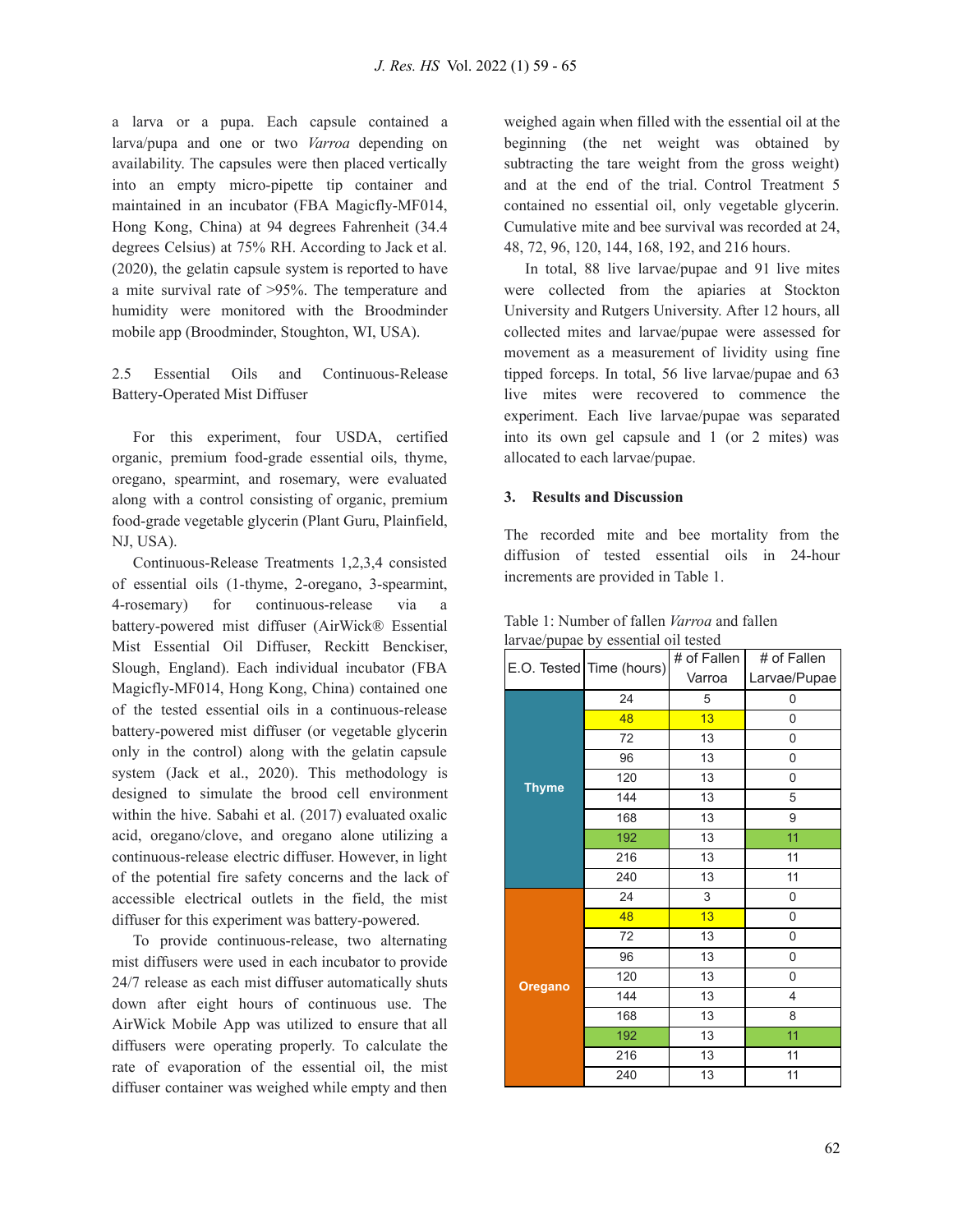|                  | 24                               | 0               | 0                       |  |
|------------------|----------------------------------|-----------------|-------------------------|--|
| <b>Spearmint</b> | 48                               | 0               | 0                       |  |
|                  | 72                               | $\overline{1}$  | $\overline{0}$          |  |
|                  | 96                               | 5               | 0                       |  |
|                  | 120                              | 8               | 0                       |  |
|                  | 144                              | 9               | 3                       |  |
|                  | 168                              | 12              | 5                       |  |
|                  | 192                              | 12              | 8                       |  |
|                  | 216                              | 12              | $\overline{11}$         |  |
| <b>Rosemary</b>  | 240                              | $\overline{12}$ | 11                      |  |
|                  | 24                               | 0               | 0                       |  |
|                  | 48                               | $\overline{0}$  | $\overline{0}$          |  |
|                  | 72                               | 3               | 0                       |  |
|                  | 96                               | 9               | 0                       |  |
|                  | 120                              | 13              | $\overline{0}$          |  |
|                  | 144                              | 13              | $\overline{c}$          |  |
|                  | 168                              | 13              | 7                       |  |
|                  | 192                              | $\overline{13}$ | 10                      |  |
|                  | 216                              | $\overline{13}$ | 10                      |  |
| <b>Control</b>   | 240                              | 13              | 11                      |  |
|                  | 24                               | 0               | $\overline{0}$          |  |
|                  | 48                               | 0               | 0                       |  |
|                  | 72                               | 0               | 0                       |  |
|                  | 96                               | $\overline{1}$  | $\overline{0}$          |  |
|                  | 120                              | $\overline{2}$  | 0                       |  |
|                  | 144                              | 3               | 2                       |  |
|                  | 168                              | 6               | $\overline{\mathbf{4}}$ |  |
|                  | 192                              | 10              | $\overline{7}$          |  |
|                  | 216                              | 13              | 11                      |  |
|                  | 240                              | 13              | $\overline{12}$         |  |
|                  | Time to last fallen Varroa       |                 |                         |  |
|                  | Time to last fallen larvae/pupae |                 |                         |  |

Across all essential oils, an increase in the hours of exposure led to an increase in *Varroa* mortality as depicted in Figure 1. After 48 hours, all *Varroa* mites in both the thyme and oregano had completely fallen. After 120 hours, all mites exposed to the rosemary had succumbed. After 144 hours, all mites exposed to spearmint had fallen. For the control, containing only vegetable glycerin, after 240 hours, all mites had succumbed. The overall miticide activity from the first recorded mite fall to last recorded mite fall was as follows in terms of essential oil efficacy: thyme > oregano > rosemary > spearmint > control. Statistical significance was determined using regression analysis. All p-values were statistically significant  $(p-value \leq 0.05)$  across all mite falls (thyme

(p=.00000651); oregano (p=.0000451); spearmint  $(p=0.00391)$ ; rosemary  $(p=0.000294)$ ).



Figure 1. Percentage of *Varroa* mites fallen by essential oil per 24-hour periods

Across all essential oils, increasing the hours of exposure did not lead to an increase in honey bee mortality as depicted in Figure 2. Honey bee mortality was first noted at 144 hours for thyme, oregano, rosemary and spearmint. These values are comparable to the placebo which also noted honey bee larvae/pupae mortality at 144 hours. Overall bee mortality from first fall to last fall was as follows: thyme  $=$  oregano  $>$  rosemary  $>$  spearmint  $=$  placebo. All p-values were not statistically significant (p-value  $\leq$  0.05) across all bee larvae/pupae fall (thyme ( $p=176$ ); oregano ( $p=0.594$ ); spearmint ( $p=0.255$ ); rosemary  $(p=452)$ ).



Figure 2. Percentage of bee larvae/pupae fallen by essential oil per 24-hour periods

#### **4. Discussion**

This investigation of various essential oils demonstrates the effectiveness of thymol-based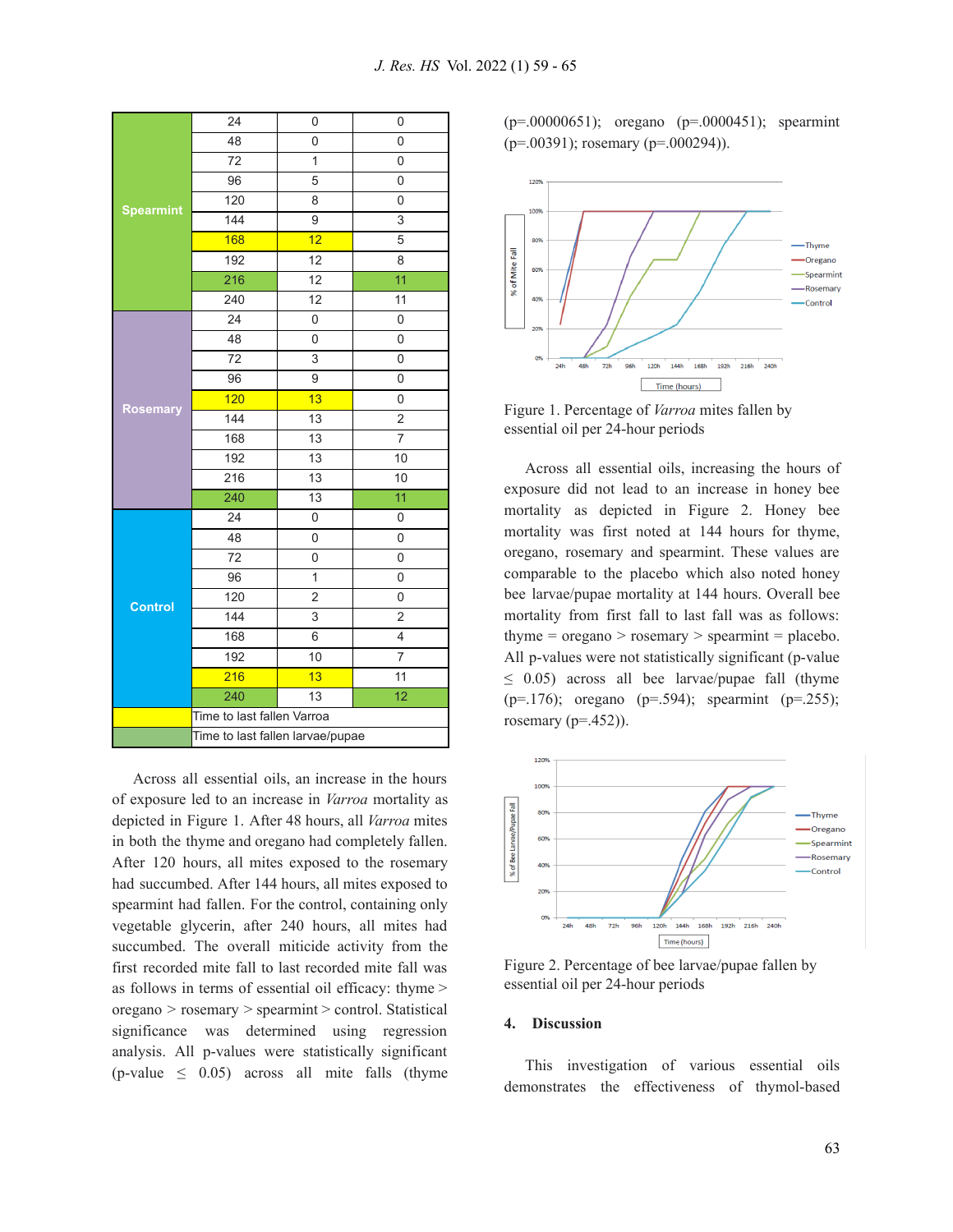essential oils and a battery-operated continuous-release mist diffusion delivery system as an effective miticide. All tested essential oils were found to be effective. The mist diffuser system was successful in its dispersal of the essential oils independent of temperature and humidity variables.

A key advantage of using essential oils in hives is that it is generally recognized as safe and environmentally-friendly. In fact, all the essential oils utilized for this experiment were premium food-grade. Due to the sustained lividity of the larvae/pupae from this investigation, the essential oil concentration tested is concluded to be safe for honey bees.

Furthermore, a brief analysis of the cost-effectiveness of the battery-operated continuous-release mist diffuser technology in concert with essential oils was found to be more economical than the annual cost of commercially available thymol products. The average cost per application of the continuous-release diffuser technology and essential oil is approximately US\$3.20 per hive per application (assuming the use of 2 diffusers) in comparison to currently available thymol-based commercial products at US\$15-US\$18 per hive per application.

# **5. Conclusion**

The goal of this in vitro study was to demonstrate that continuous-release mist diffusion delivery of thymol-based essential oils can serve as an effective miticide while also being safe for bees. The results of this in vitro investigation warrant further examination of the continuous-release mist diffusion delivery system and the essential oils of thyme, oregano, and rosemary in a field investigation. Because the effectiveness of essential oils is dependent on multiple factors, including temperature, humidity, and time of year (Sabahi, et al., 2017), the use of a battery-operated continuous-release mist diffuser system minimized these variables and, perhaps, may allow for miticide exposure inside the capped brood cells. Currently, available thymol-centered systems are gel-based and work only by contact with the mite (Honey Bee Health Coalition, 2016). As technology evolves, other continuous-release devices (solar

powered diffusers) may also be investigated. Currently, no natural miticides penetrate into brood cells where *Varroa* reproduction takes place (Garrido, 2018). The use of thymol-based essential oils with a continuous-release mist diffuser delivery system may one day be incorporated with other control measures to effectively manage *Varroa* mites and other pests in order to enhance the chance of colony survival and residue-free hive products.

## **Acknowledgement**

I would like to acknowledge Dr. Ron Hutchison for providing the *Varroa* mites and the honey bee larvae and pupae and Professor Michael Haberland for also providing the *Varroa* mites for my research. I would also like to thank Dr. Cameron Jack for his advice on *Varroa* collection and transport as well as setting-up the gel capsule system. Lastly, I also acknowledge the support of beekeepers Randy Oliver, Clifford Moore, and Geff Vitale.

## **References**

Bahreini, R., Nasr, M., & Docherty, C. (2020). Evaluation of potential miticide toxicity to *Varroa destructor* and honey bees, *Apis mellifera*, under laboratory conditions. *Sci Rep* 10, 21529.

Bryant, D. (2006, February 16). USDA Bee Lab Teams Pursue *Varroa* Mite Controls. FarmProgress. January 22, 2021 from https://www.farmprogress.com/usda-bee-lab-teams-p ursue-varroa-mite-controls

*Colony Collapse Disorder*, US Environmental Protection Agency. Retrieved January, 2021, from https://www.epa.gov/pollinator-protection/colony-col lapse-disorder

Damiani, N., et al. (2009).Acaricidal and insecticidal activity of essential oils on *Varroa destructor* (Acari: Varroidae) and Apis mellifera (Hymenoptera: Apidae). *Parasitol Res.* Dec;106(1):145-52.

Davis, C., & Ward, W. (2003, December). Control of Chalkbrood Disease with Natural Products. Australian Government Rural Industries Research and Development Corporation. https://www.agrifutures.com.au/wp-content/uploads/p ublications/03-107.pdf